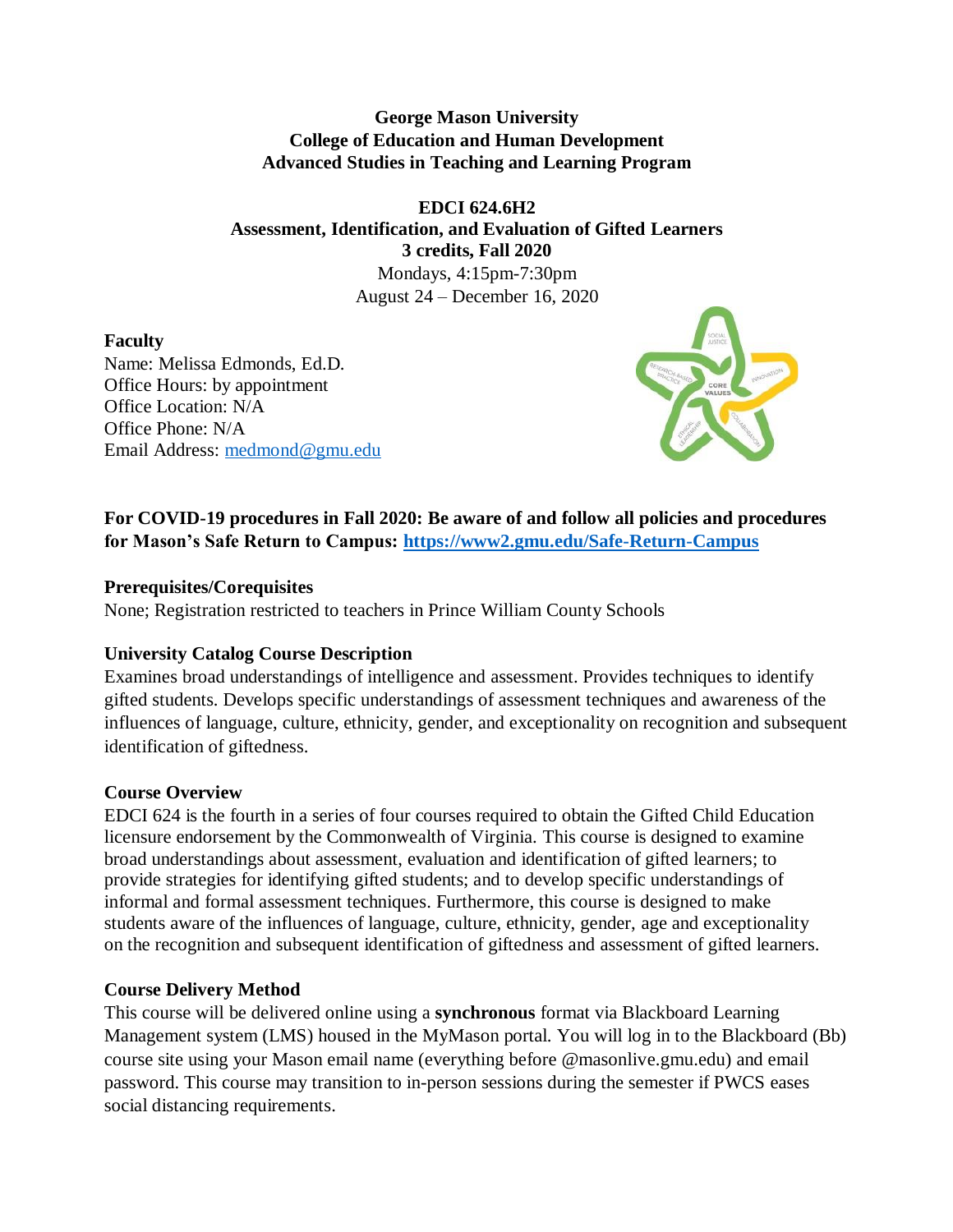**Under no circumstances, may candidates/students participate in online class sessions (either by phone or Internet) while operating motor vehicles. Further, as expected in a face-to-face class meeting, such online participation requires undivided attention to course content and communication.**

### *Technical Requirements*

To participate in this course, students will need to satisfy the following technical requirements:

• High-speed Internet access with standard up-to-date browsers. To get a list of Blackboard's supported browsers see:

[https://help.blackboard.com/Learn/Student/Getting\\_Started/Browser\\_Support#supported-browsers](https://help.blackboard.com/Learn/Student/Getting_Started/Browser_Support#supported-browsers)

- o To get a list of supported operation systems on different devices see: [https://help.blackboard.com/Learn/Student/Getting\\_Started/Browser\\_Support#tested-devices](https://help.blackboard.com/Learn/Student/Getting_Started/Browser_Support#tested-devices-and-operating-systems)[and-operating-systems](https://help.blackboard.com/Learn/Student/Getting_Started/Browser_Support#tested-devices-and-operating-systems)
- Students must maintain consistent and reliable access to their GMU email and Blackboard, as these are the official methods of communication for this course.
- Students may be asked to create logins and passwords on supplemental websites and/or to download trial software to their computer or tablet as part of course requirements.
- The following software plug-ins for PCs and Macs, respectively, are available for free download:
	- o Adobe Acrobat Reader: <https://get.adobe.com/reader/>
	- o Windows Media Player: <https://support.microsoft.com/en-us/help/14209/get-windows-media-player>
	- o Apple Quick Time Player: [www.apple.com/quicktime/download/](http://www.apple.com/quicktime/download/)

### *Expectations*

- Course Week: Our course week will begin on Mondays, the day that our synchronous meetings take place, as indicated on the Schedule of Classes.
- Log-in Frequency: Students must actively check the course Blackboard site and their GMU email for communications from the instructor, class discussions, and/or access to course materials at least two times per week. In addition, students must log in for all scheduled online synchronous meetings.
- Participation: Students are expected to actively engage in all course activities throughout the semester, which includes viewing all course materials, completing course activities and assignments, and participating in course discussions and group interactions.
- Technical Competence: Students are expected to demonstrate competence in the use of all course technology. Students who are struggling with technical components of the course are expected to seek assistance from the instructor and/or College or University technical services.
- Technical Issues: Students should anticipate some technical difficulties during the semester and should, therefore, budget their time accordingly. Late work will not be accepted based on individual technical issues.
- Workload: Please be aware that this course is **not** self-paced. Students are expected to meet *specific deadlines* and *due dates* listed in the **Class Schedule** section of this syllabus. It is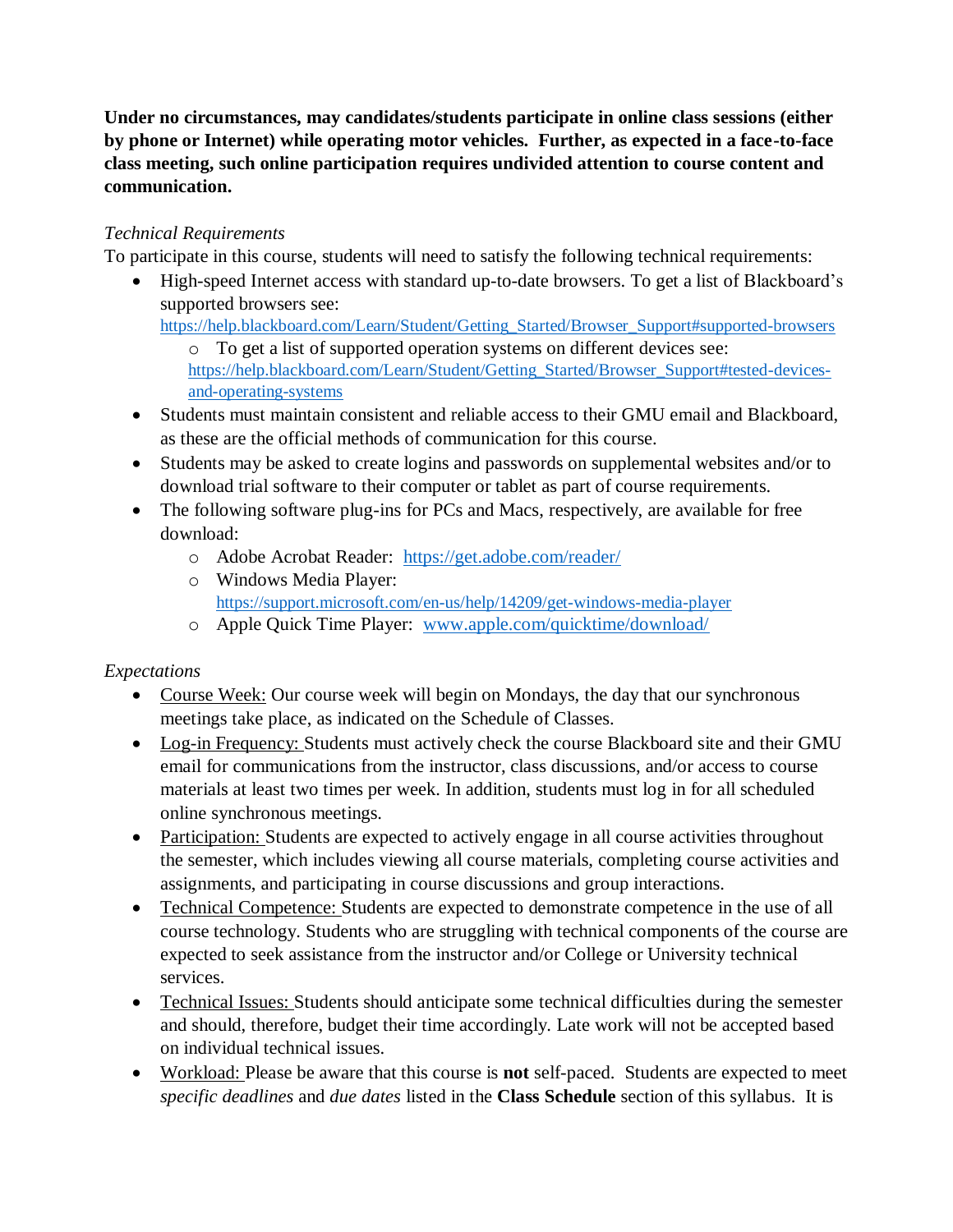the student's responsibility to keep track of the weekly course schedule of topics, readings, activities and assignments due.

- Instructor Support: Students may schedule a one-on-one meeting to discuss course requirements, content or other course-related issues. Students can meet with the instructor via telephone or web conference. Students should email the instructor to schedule a oneon-one session, including their preferred meeting method and suggested dates/times.
- Netiquette: The course environment is a collaborative space. Experience shows that even an innocent remark typed in the online environment can be misconstrued. Students must always re-read their responses carefully before posting them, so as others do not consider them as personal offenses. *Be positive in your approach with others and diplomatic in selecting your words*. Remember that you are not competing with classmates, but sharing information and learning from others. All faculty are similarly expected to be respectful in all communications.
- Accommodations: Online learners who require effective accommodations to insure accessibility must be registered with George Mason University Disability Services.

### **Learner Outcomes or Objectives**

This course is designed to enable students to do the following:

- A. Demonstrate their understanding of the salient local, state, and national issues in assessment and identification of gifted learners *(ASTL Learning Outcomes 2, 4; NAGC-CEC Stand. 4.1, 6.1; VA Endorsement Comp. 7.a, 7.b);*
- B. Apply their understanding of identification and assessment of gifted learners to their own practice *(ASTL Learning Outcomes 1, 2, 3, 4; NAGC-CEC Stand. 1.2, 3.3, 5.1, 5.2; VA Endorsement Comp. 3.a, 3.c, 3.d);*
- C. Utilize a variety of assessments to identify gifted potential in students, particularly students from culturally, linguistically, economically, and academically diverse backgrounds *(ASTL Learning Outcomes 3, 6; NAGC-CEC Stand. 3.3, 4.1, 4.2, 4.3, 4.4, 5.2; VA Endorsement Comp. 3.b, 3.c, 3.d, 3.e, 3.f);*
- D. Evaluate the implications of using current identification and assessment procedures to evaluate students from a variety of backgrounds for gifted services *(ASTL Learning Outcomes 6, 7; NAGC-CEC Stand. 6.5, 7.3; VA Endorsement Comp. 3.g, 3.h)*

### **Professional Standards**

### **Virginia Department of Education: Gifted Education Endorsement (2018) Alignment**

 Competencies 3.a, 3.b, 3.c, 3.d, 3.e, 3.f, 3.g: Understanding of specific techniques to identify gifted students using diagnostic and prescriptive approaches to assessment, including: a) the selection, use, and evaluation of multiple standardized, norm-referenced aptitude and achievement assessment instruments; b) the selection, use, and evaluation of multiple identification criteria and strategies; c) the use of both formal and informal nonbiased measures to provide relevant information regarding the aptitude and ability or achievement of potentially gifted students; d) the use of authentic assessment tools such as portfolios to determine performance, motivation, interest, and other characteristics of potentially gifted students; e) the use and interpretation of reliable rating scales, checklists, and questionnaires by parents, teachers, and others; f) the evaluation of data collected from student records such as grades, honors, and awards; g) the use of case study reports providing information regarding exceptional conditions; and h) the roles and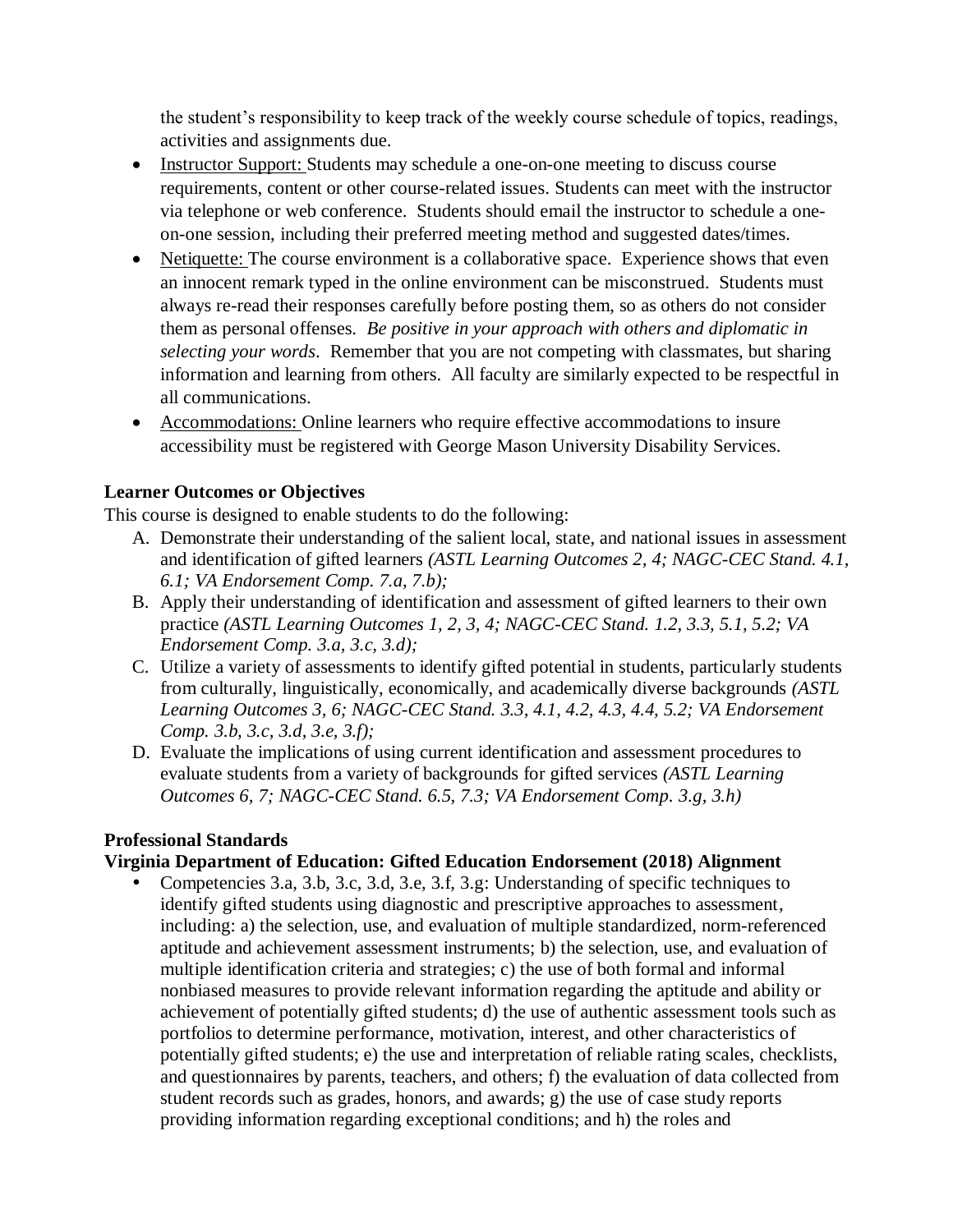responsibilities of the identification and placement committee

- Competencies 7.a, 7.b: Understanding of contemporary issues and research in gifted education, including: a) the systematic gathering, analyzing, and reporting of formative and summative data from local, state, and national perspectives; and, b) current local, state, and national policies, trends, and issues
- Competency 8: Understanding of and proficiency in grammar, usage, and mechanics and their integration in all forms of communication

### **NAGC-CEC Teacher Preparation Standards (2013) Alignment**

The content of EDCI 624, along with the content of the remaining courses in the Gifted Child Education endorsement sequence, aligns with the National Association for Gifted Children-Council for Exceptional Children (NAGC-CEC) Teacher Preparation Standards in Gifted and Talented Education (2013). Specifically, this course addresses the following standards:

- Standard 1: Learner Development & Individual Learning Differences
	- o 1.2 use understanding of development and individual differences to respond to the needs of individuals with gifts and talents
- Standard 2: Learning Environments
	- o 2.1 create safe, inclusive, and culturally responsive learning environments so that individuals with gifts and talents become effective learners and develop social and emotional well-being
- Standard 3: Curricular Content Knowledge
	- o 3.3 use assessments to select, adapt, and create materials to differentiate instructional strategies and general and specialized curricula to challenge individuals with gifts and talents
- Standard 4: Assessment
	- o 4.1 understand that some groups of individuals with gifts and talents have been underrepresented in gifted education programs and select and use technically sound formal and informal assessments that minimize bias in identifying students for gifted education programs and services
	- $\circ$  4.2 use knowledge of measurement principles and practices to differentiate assessments and interpret results to guide educational decisions for individuals with gifts and talents
	- o 4.3 collaborate with colleagues and families in using multiple types of assessment information to make identification and learning progress decisions and to minimize bias in assessment and decision-making
	- o 4.4 use assessment results to develop long- and short-range goals and objectives that take into consideration an individual's abilities and needs, the learning environment, and other factors related to diversity
	- o 4.5 engage individuals with gifts and talents in assessing the quality of their own learning and performance and in setting future goals and objectives
- Standard 5: Instructional Planning & Strategies
	- o 5.1 know principles of evidence-based, differentiated, and accelerated practices and possess a repertoire of instructional strategies to enhance the critical and creative thinking, problem-solving, and performance skills of individuals with gifts and talents
	- o 5.2 apply appropriate technologies to support instructional assessment, planning, and delivery for individuals with gifts and talents
- Standard 6: Professional Learning & Ethical Practice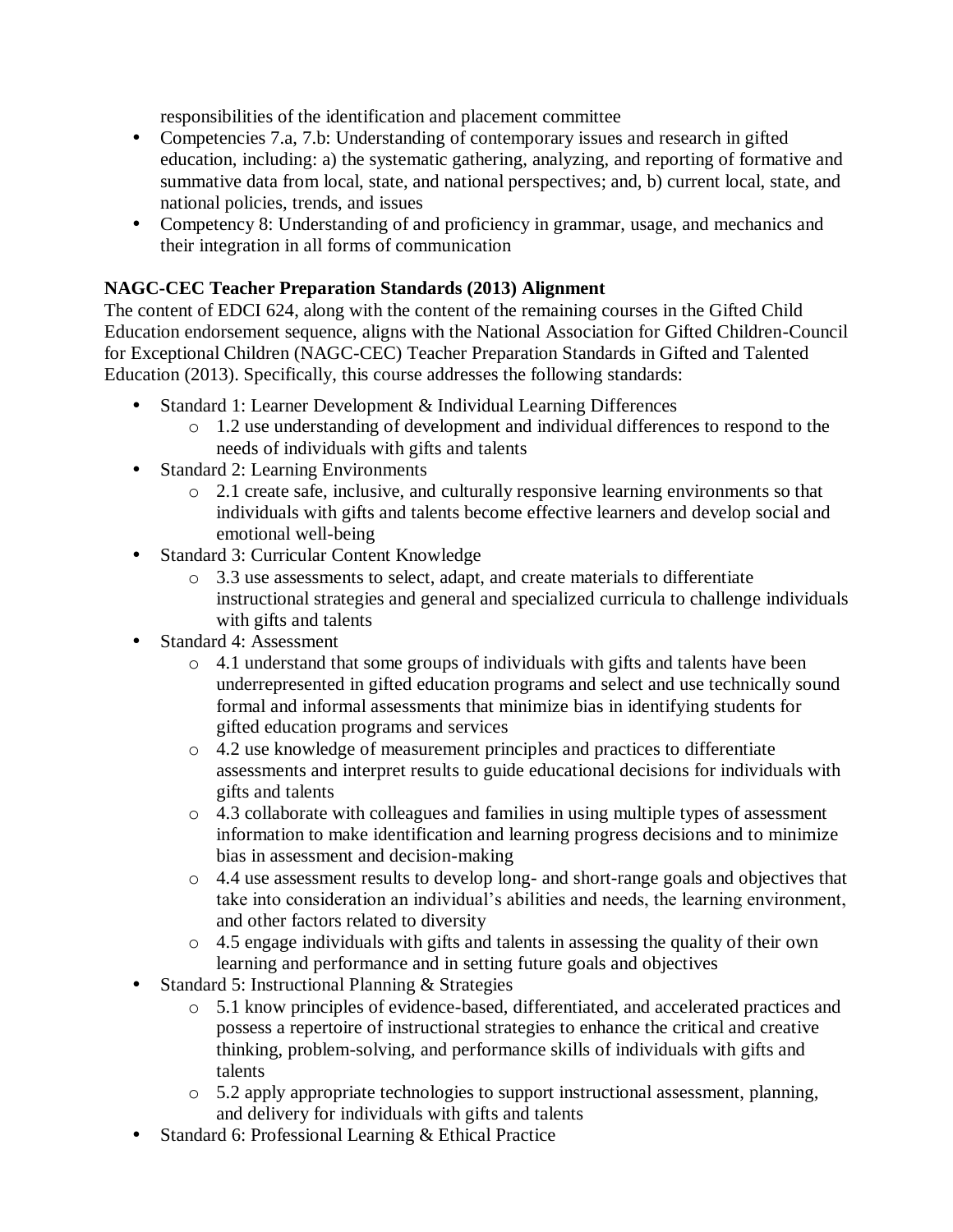- o 6.1 use professional ethical principles and specialized program standards to guide their practice
- o 6.3 model respect for diversity, understanding that it is an integral part of society's institutions and impacts learning of individuals with gifts and talents in the delivery of gifted education services
- o 6.4 are aware of their own professional learning needs, understanding the significance of lifelong learning, and participate in professional activities and learning communities
- o 6.5 advance the profession by engaging in activities such as advocacy and mentoring
- Standard 7: Collaboration
	- o 7.1 apply elements of effective collaboration
	- o 7.2 serve as a collaborative resource to colleagues
	- o 7.3 use collaboration to promote the well-being of individuals with gifts and talents across a wide range of settings, experiences, and collaborators

## **NBPTS & ASTL Alignment**

The Gifted Child Education certificate and M.Ed. concentration are advanced work for practicing teachers. Through the ASTL program, this course also aligns with the NBPTS Propositions – the first five of which are also the first five ASTL learning outcomes. Specifically, this course addresses:

- Proposition 1: Teachers are committed to students and their learning. *(ASTL Learning Outcome 1)*;
- Proposition 2: Teachers know the subjects they teach and how to teach those subjects to students. *(ASTL Learning Outcome 2)*;
- Proposition 3: Teachers are responsible for managing and monitoring student learning. *(ASTL Learning Outcome 3)*;
- Proposition 4: Teachers think systematically about their practice and learn from experience. *(ASTL Learning Outcome 4)*; and
- Proposition 5: Teachers are members of learning communities. *(ASTL Learning Outcome 5)*

EDCI 624 is also aligned with the three additional outcomes of ASTL:

- Principle 6: Teachers account for the needs of culturally, linguistically, and cognitively diverse learners. *(ASTL Learning Outcome 6);*
- Principle 7: Teachers are change agents, teacher leaders, and partners with colleagues. *(ASTL Learning Outcome 7)*; and
- Principle 8: Teachers use technology to facilitate student learning and their own professional development. *(ASTL Learning Outcome 8)*

## **Required Texts**

- Hunsaker, S. (2012). *Identification: The theory and practice of identifying students for gifted and talented education services*. Prufrock Press.
- VanTassel-Baska, J. (2008). *Alternative assessments with gifted and talented students.* Prufrock Press.
- *Other readings will be available on Blackboard.*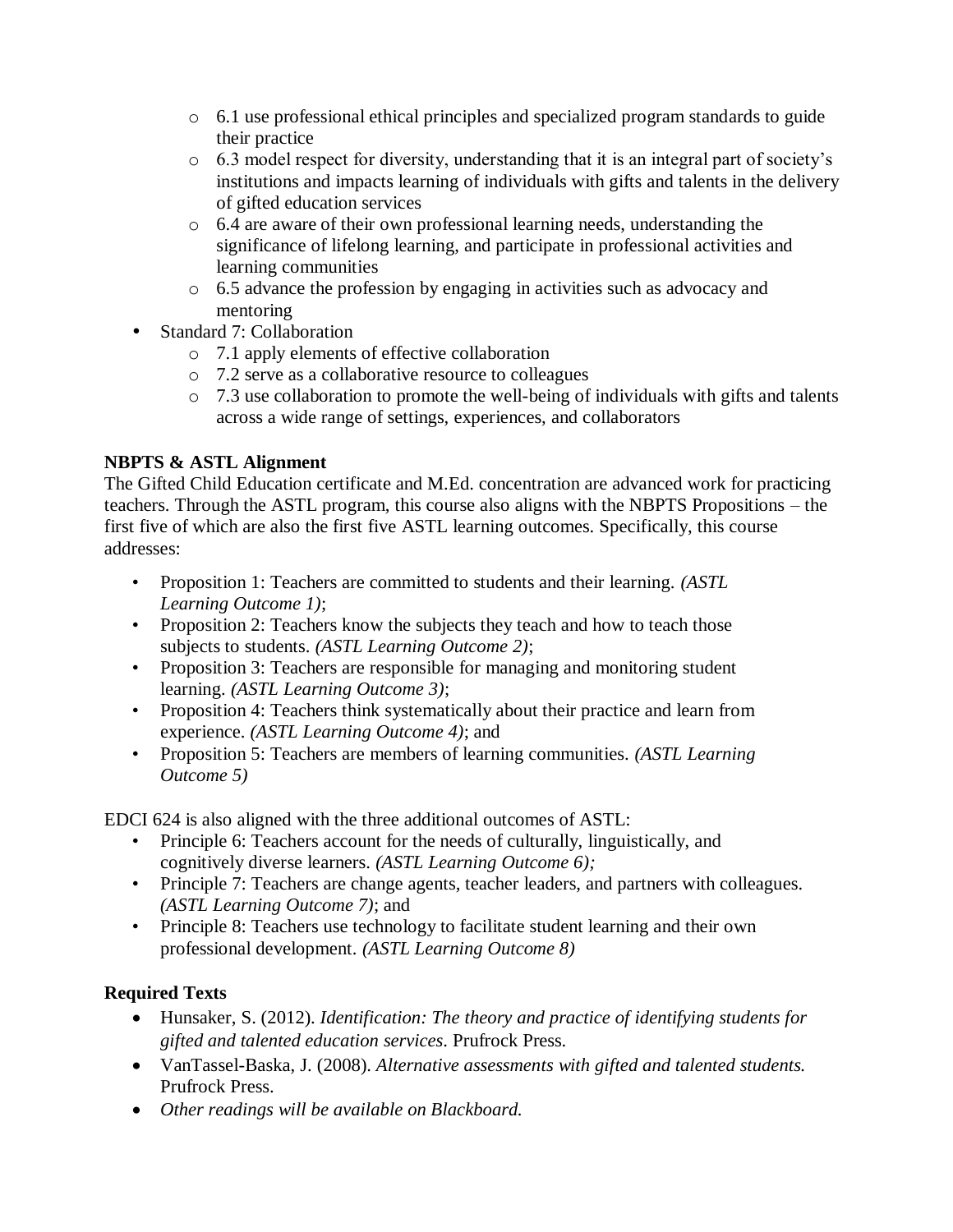### **Course Performance Evaluation**

Students are expected to submit all assignments on time in the manner outlined by the instructor (e.g., Blackboard, Tk20, VIA, hard copy).

### **Assignments and/or Examinations**

| <i><b>Assignment</b></i>             | <b>Percent of</b><br>final grade | <i><b>Outcomes</b></i><br>addressed | Due date                                                                      |
|--------------------------------------|----------------------------------|-------------------------------------|-------------------------------------------------------------------------------|
| A. Student Screening Portfolio (PBA) | 40%                              | a, b, c                             | December 14                                                                   |
| <b>B.</b> Critical Reading Responses | 45%<br>$(15\%$ per<br>response)  | a, b, c, d                          | Response #1: October 4<br>Response #2: November 1<br>Response #3: November 29 |
| C. Course Engagement                 | 15%                              | a, b, c, d                          | Weekly                                                                        |

Detailed assignment rubrics are included at the end of the syllabus.

### *A. Performance-Based Assessment: Student Screening Portfolio (40%)*

Each participant will create an authentic screening portfolio for a student in their classroom or school from an underrepresented population in gifted programs. The purpose of this portfolio would be to recommend a student to receive gifted services. The portfolio should consist of a detailed referral form explaining why the student should be identified for a gifted program, ratings and teacher commentary on the student's gifted behaviors using a rating scale pertinent to the school district in which the student is enrolled, and completed student work samples (with teacher annotations) that show evidence of higher-level and/or critical and creative thinking.

A complete description of this portfolio is included at the end of the syllabus, along with the rubric on which it will be assessed. This portfolio will be worth 40% of your final grade.

**The performance-based assessment (Student Screening Portfolio) MUST be uploaded and submitted to VIA via Blackboard for evaluation when the assignment is due. Only PBAs posted to VIA via Blackboard will be graded. Failure to submit the assignment to VIA via Blackboard by its due date will result in the instructor recording a zero (0) for the assignment.**

## *B. Critical Reading Responses (45%)*

Each participant will write three critical reading responses (3-4 pp. each) addressing a prompt posted to the course Blackboard site. Responses should reflect the use of a critical lens to evaluate the topic and be supported with evidence from a broad representation of course readings and additional literature from the field of gifted education. Additionally, responses should include a reflection that discusses how these course readings have helped to advance your thinking and that of the field, as well as how they apply to your professional context within gifted education. Responses should be written in APA-style  $(7<sup>th</sup>$  ed.) format.

A detailed rubric on how these responses will be assessed is included at the end of the syllabus. Each response will be worth 15% (for a total of 45%) of your final grade.

### *C. Course Engagement (15%)*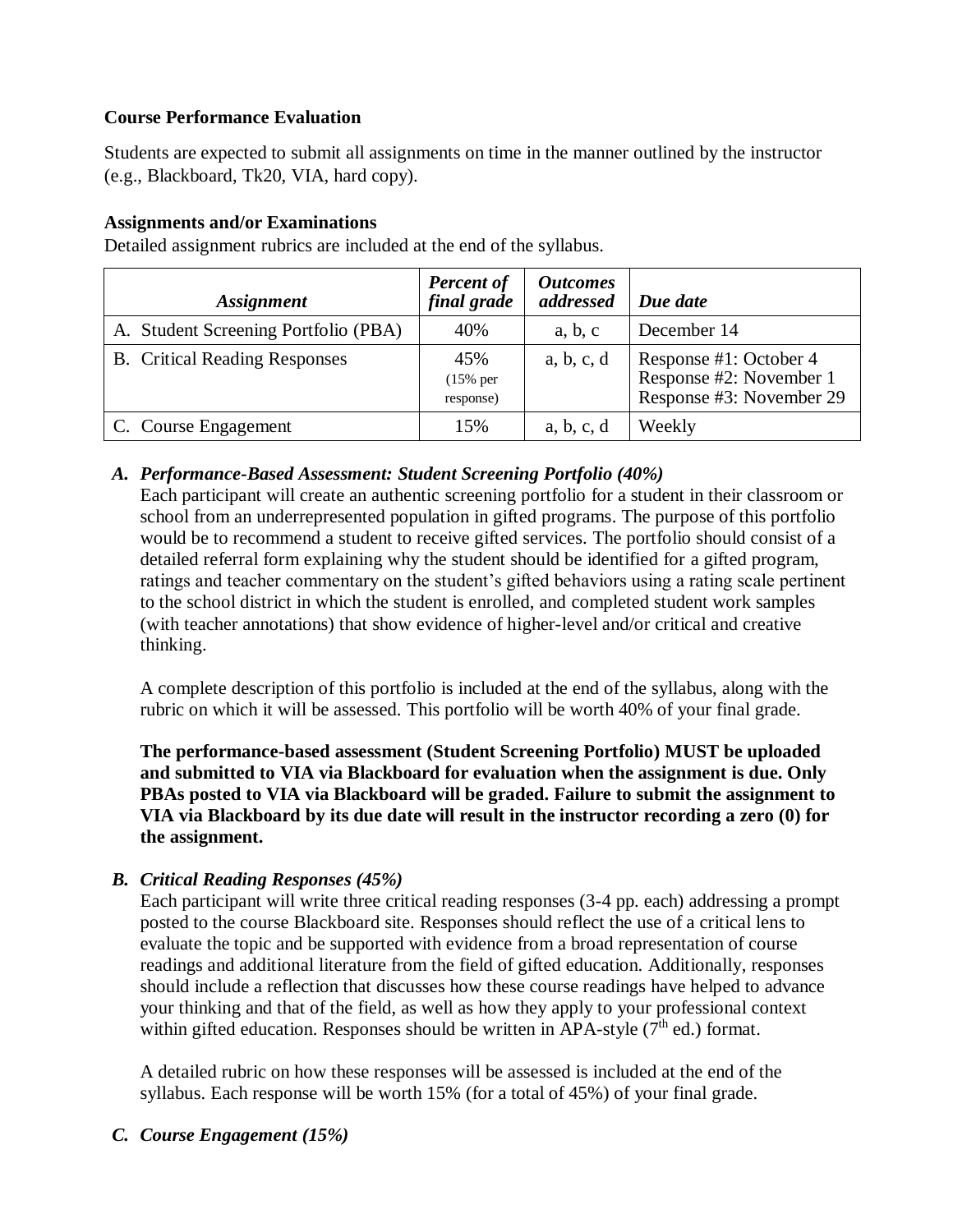It is expected that you will regularly contribute to and engage in discussions, as well as to genuinely listen to peers as they do the same. While agreement is not mandatory, consideration and respect for others are. All students are expected to be prepared to actively engage in class activities. It is expected that you continuously build upon your prior knowledge developed in previous coursework in the ASTL or Gifted Child Education concentration to connect, question, and extend the discussion by citing readings and material, and augmenting these with your personal and educational experiences. Discussions will be assessed for timeliness, accuracy of information shared, critical reflection and connection to readings.

### **Other Requirements**

- All assignments are due no later than **11:59 PM EST** of the date indicated in each week's assignments published in the **COURSE SCHEDULE AND TOPICS** section of this Syllabus. Due dates are also posted on our Blackboard course site.
	- o **Grades for assignments date-stamped in Blackboard after the due date will be reduced by 10%, unless prior approval from instructor has been granted. Late submissions cannot be accepted after the course end date.**
	- o Assignments earning less than a passing grade may be rewritten and resubmitted so that the assignment is satisfactorily completed. In fact, because mastery learning is our program's goal, I may ask (or *require)* you to redo an assignment that is far below expectations.
- *Please Note: All written work* should be carefully edited for standard grammar and punctuation, as well as clarity of thought. All submitted work should be prepared through word processing and reflect APA-style  $(7<sup>th</sup>$  edition), as well as be doublespaced, with 1" margins, and 12-point font (Times New Roman).
- Students are expected to read all posted/emailed Course Announcements. These contain important information from your instructor. In addition to being sent by email, these will be available in the Announcements link in Blackboard.
- It is also expected that you will monitor your participation to remain timely and responsive and be able to complete all tasks on time without reminder. Successful students in an online learning environment are proactive, self-regulated, and manage their time well

## **Grading**

Grading policies specific to this course follow the University-wide system for grading graduate courses, as follows:

| Grade          | <b>Grading</b> | <b>Grade Points</b> | Interpretation                                  |
|----------------|----------------|---------------------|-------------------------------------------------|
| A              | 94-100         | 4.00                | Represents mastery of the subject through       |
| $A -$          | 90-93          | 3.67                | effort beyond basic requirements                |
| $B+$           | 85-89          | 3.33                | Reflects an understanding of and the ability to |
| B              | 80-84          | 3.00                | apply theories and principles at a basic level  |
| $\bf C^*$      | 70-79          | 2.00                | Denotes an unacceptable level of                |
| $\mathbf{F}^*$ | -69            |                     | understanding and application of the basic      |
|                |                | 0.00                | elements of the course                          |

*Note: Final grades below a B do not count toward endorsement; "F" does not meet requirements of the Graduate School of Education*

### **Professional Dispositions**

See<https://cehd.gmu.edu/students/polices-procedures/>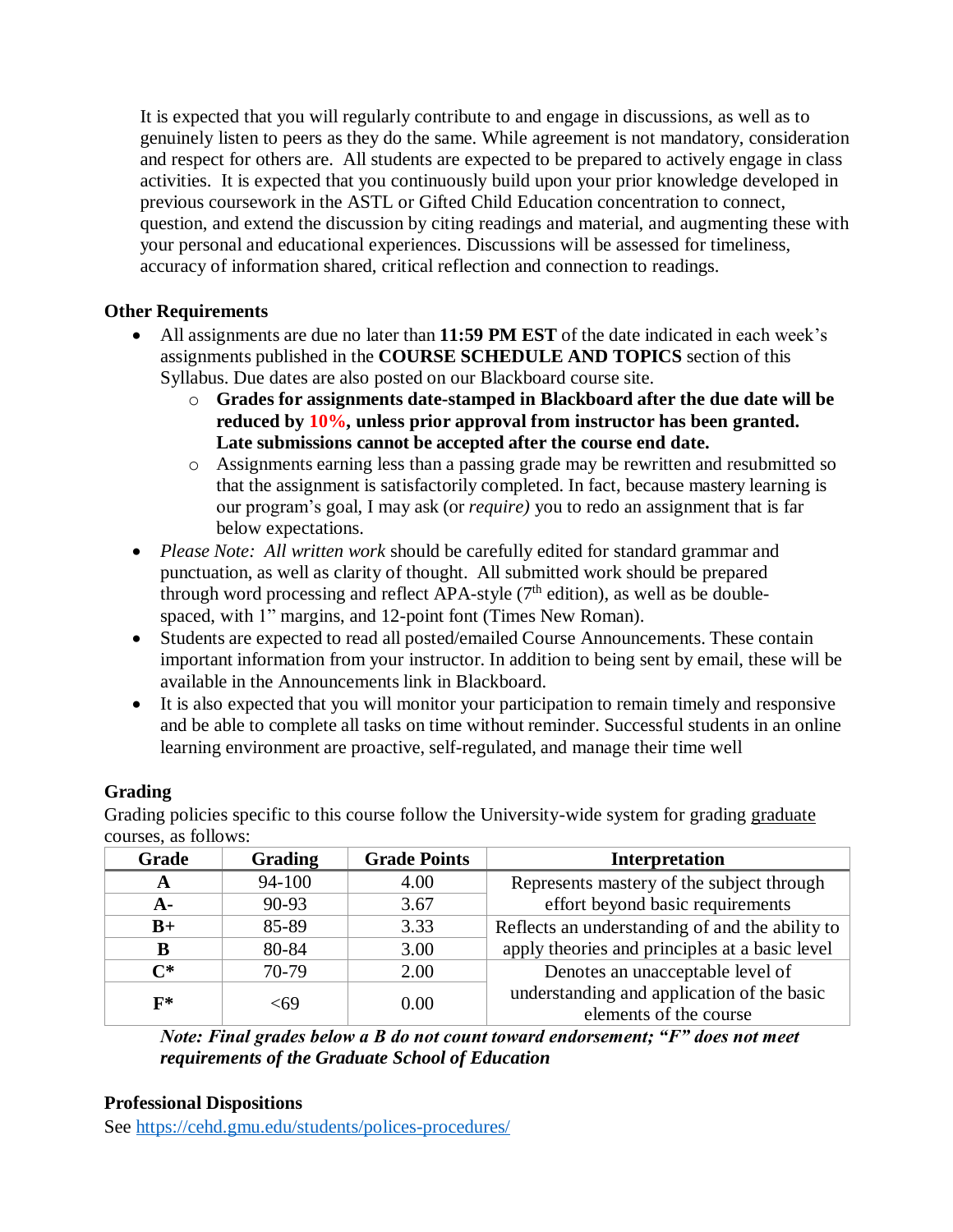## **Class Schedule**

Note: Faculty reserves the right to alter the schedule as necessary, with notification to students.

| Session<br>$#$ (date)                 | Topics                                                                                     | To Do This Week                                                                                                                                                                                                                                                                                                                          |
|---------------------------------------|--------------------------------------------------------------------------------------------|------------------------------------------------------------------------------------------------------------------------------------------------------------------------------------------------------------------------------------------------------------------------------------------------------------------------------------------|
| 1<br>8/24/20<br>(no class<br>meeting) | <b>Reading Week</b>                                                                        | For next class (8/31), read<br>Course syllabus<br>$\bullet$<br>Hunsaker $-$ Ch. 9<br>$\bullet$<br>VanTassel-Baska - Ch. 1<br>Any additional readings on Blackboard                                                                                                                                                                       |
| $\overline{2}$<br>8/31/20             | Welcome & Course<br>Overview:<br>• Syllabus Review<br>• Stages of Gifted<br>Identification | For next class $(9/14)$ , read<br>Hunsaker – Ch. $5$ and $6$<br><b>NAGC Gifted Education Programming Standard</b><br>$\bullet$<br>2: Assessment<br><b>NAGC Position Paper – The Role of Assessment</b><br>$\bullet$<br>in Identification<br>Virginia State Gifted Regulations on Identification<br>Any additional readings on Blackboard |
| 3<br>9/7/20                           | <b>LABOR DAY</b><br>No class                                                               |                                                                                                                                                                                                                                                                                                                                          |
| $\overline{4}$<br>9/14/20             | • History of Identifying<br>Giftedness<br>• Political & Social<br>Issues in Identification | For next class $(9/21)$ , read<br>Hunsaker - Ch. 12<br>VanTassel-Baska – Ch. 4 and $10$<br>Any additional readings on Blackboard                                                                                                                                                                                                         |
| 5<br>9/21/20                          | Using Assessments of<br>Intelligence in<br>Identification                                  | For next class $(9/28)$ , read<br>Hunsaker – Ch. $3$<br>VanTassel-Baska – Ch. 3, 6, and 7<br>Any additional readings on Blackboard<br>$\bullet$                                                                                                                                                                                          |
| 6<br>9/28/20                          | <b>Identification of Special</b><br>Populations                                            | For next class $(10/5)$ , read<br>VanTassel-Baska - Ch. 8 and 11<br>Any additional readings on Blackboard<br>Critical Reading Response #1 due by 10/4/20                                                                                                                                                                                 |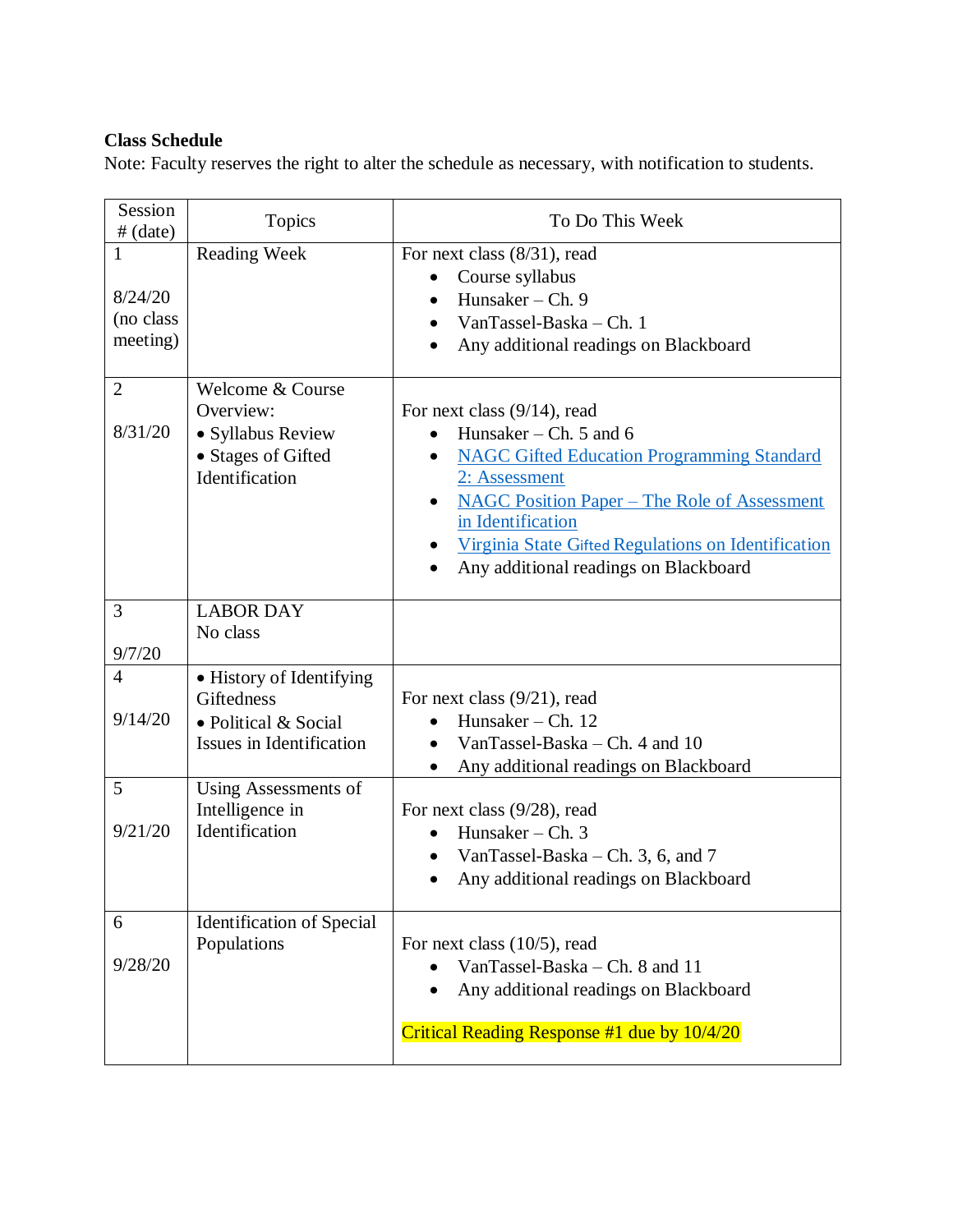| $\overline{7}$<br>10/5/10 | • Identification of<br><b>Young Students</b><br>•Talent Development              | For next class $(10/12)$ , read<br>Hunsaker $-$ Ch. 4<br>$\bullet$<br>VanTassel-Baska – Ch. 2, 9<br>$\bullet$<br>Any additional readings on Blackboard<br>$\bullet$              |
|---------------------------|----------------------------------------------------------------------------------|----------------------------------------------------------------------------------------------------------------------------------------------------------------------------------|
| 8<br>10/12/20             | Alternative Models of<br>Identification                                          | For next class $(10/19)$ , read<br>A Nation Deceived, vol. 1<br>High-Achieving Students in an Era of NCLB<br>Mind the (Other) Gap<br>Any additional readings on Blackboard       |
| 9<br>10/19/20             | Conclusion & Synthesis<br>of Identification                                      | For next class $(10/26)$ , read<br>Hunsaker – Ch. 7 and 8<br>Any additional readings on Blackboard                                                                               |
| 10<br>10/26/20            | <b>Overview of Assessment</b><br>of Gifted Learners                              | For next class $(11/2)$ , read<br>Hunsaker – Ch. $14$<br>VanTassel-Baska – Ch. 12 and 13<br>Any additional readings on Blackboard<br>Critical Reading Response #2 due by 11/1/20 |
| 11<br>11/2/20             | • Portfolio Assessment<br>• Teacher Rating Scales                                | For next class $(11/9)$ , read<br>Hunsaker – Ch. $15$<br>VanTassel-Baska - Ch. 14<br>Any additional readings on Blackboard                                                       |
| 12<br>11/9/20             | Performance-Based<br>Assessment                                                  | For next class $(11/16)$ , read<br>Hunsaker – Ch. $13$<br>Any additional readings on Blackboard                                                                                  |
|                           |                                                                                  |                                                                                                                                                                                  |
| 13<br>11/16/20            | Assessing Creativity,<br>Behaviors, & Social and<br><b>Emotional Development</b> | For next class $(11/30)$ , read<br>VanTassel-Baska - Ch. 15<br>Any additional readings on Blackboard                                                                             |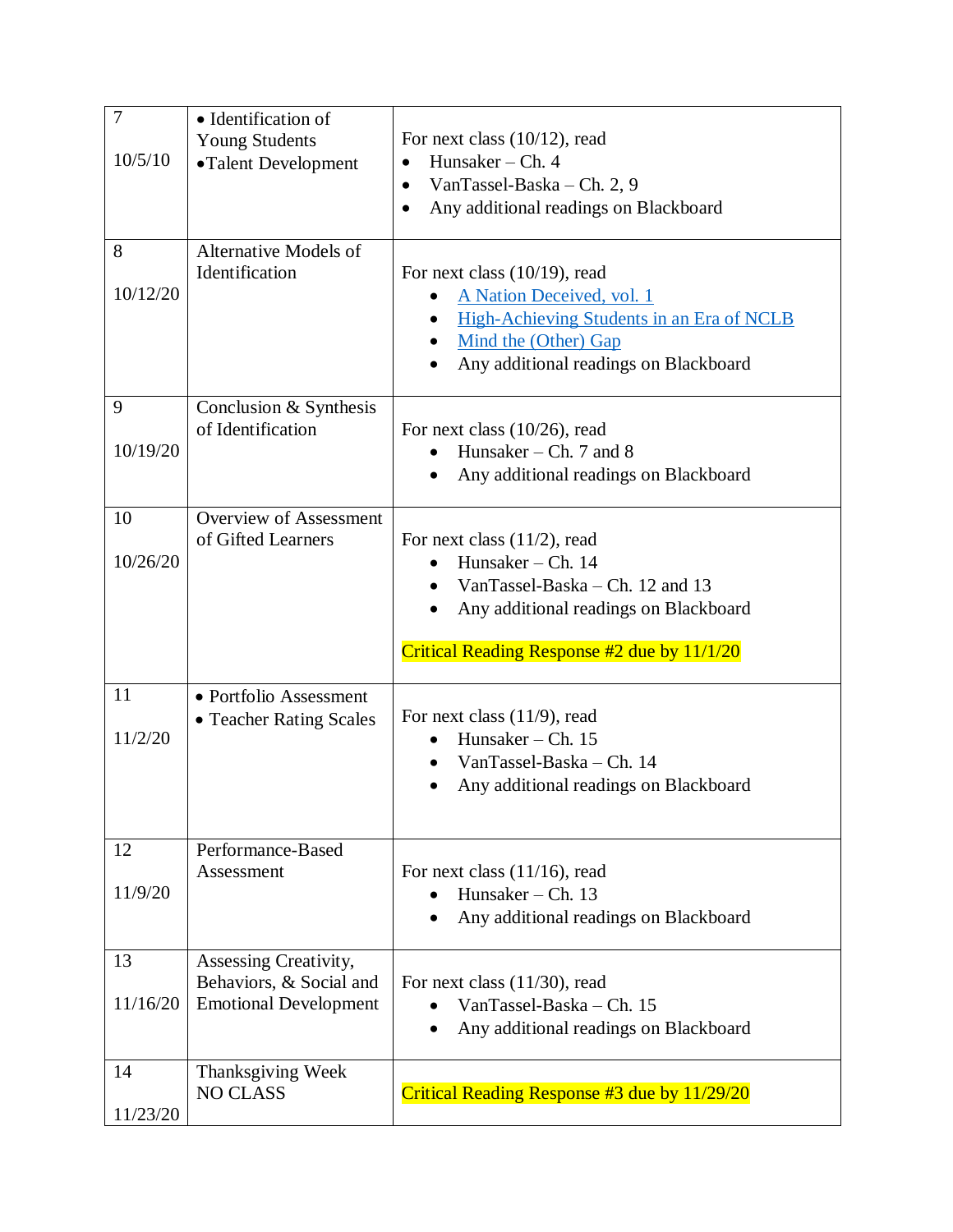| 15       | <b>Creating Sound</b>     |                                                   |
|----------|---------------------------|---------------------------------------------------|
|          | <b>Assessment Systems</b> | No additional readings                            |
| 11/30/20 |                           |                                                   |
|          | Collaboration & Peer      | Provide feedback to Critical Friends Group        |
|          | Review                    |                                                   |
| 16       | Integrating & Reflecting  |                                                   |
|          | • Work on final projects  | Student Screening Portfolio (PBA) Due on 12/14/20 |
| 12/7/20  | • Seek additional         |                                                   |
|          | feedback, as necessary    |                                                   |

### **Core Values Commitment**

The College of Education and Human Development is committed to collaboration, ethical leadership, innovation, research-based practice, and social justice. Students are expected to adhere to these principles: [http://cehd.gmu.edu/values/.](http://cehd.gmu.edu/values/)

## **GMU Policies and Resources for Students**

*Policies*

- Students must adhere to the guidelines of the Mason Honor Code (see <https://catalog.gmu.edu/policies/honor-code-system/>).
- Students must follow the university policy for Responsible Use of Computing (see [https://universitypolicy.gmu.edu/policies/responsible-use-of-computing/\)](https://universitypolicy.gmu.edu/policies/responsible-use-of-computing/).
- Students are responsible for the content of university communications sent to their Mason email account and are required to activate their account and check it regularly. All communication from the university, college, school, and program will be sent to students **solely** through their Mason email account.
- Students with disabilities who seek accommodations in a course must be registered with George Mason University Disability Services. Approved accommodations will begin at the time the written letter from Disability Services is received by the instructor (see <https://ds.gmu.edu/>).
- Students must silence all sound emitting devices during class unless otherwise authorized by the instructor.

### *Campus Resources*

- Support for submission of assignments to either Tk20 or VIA should be directed to [https://cehd.gmu.edu/aero/assessment/.](https://cehd.gmu.edu/aero/assessment/) Questions or concerns regarding use of Blackboard should be directed to [https://its.gmu.edu/knowledge-base/blackboard-instructional](https://its.gmu.edu/knowledge-base/blackboard-instructional-technology-support-for-students/)[technology-support-for-students/.](https://its.gmu.edu/knowledge-base/blackboard-instructional-technology-support-for-students/)
- For information on student support resources on campus, see <https://ctfe.gmu.edu/teaching/student-support-resources-on-campus>

### **Notice of mandatory reporting of sexual assault, interpersonal violence, and stalking:**

As a faculty member, I am designated as a "Responsible Employee," and must report all disclosures of sexual assault, interpersonal violence, and stalking to Mason's Title IX Coordinator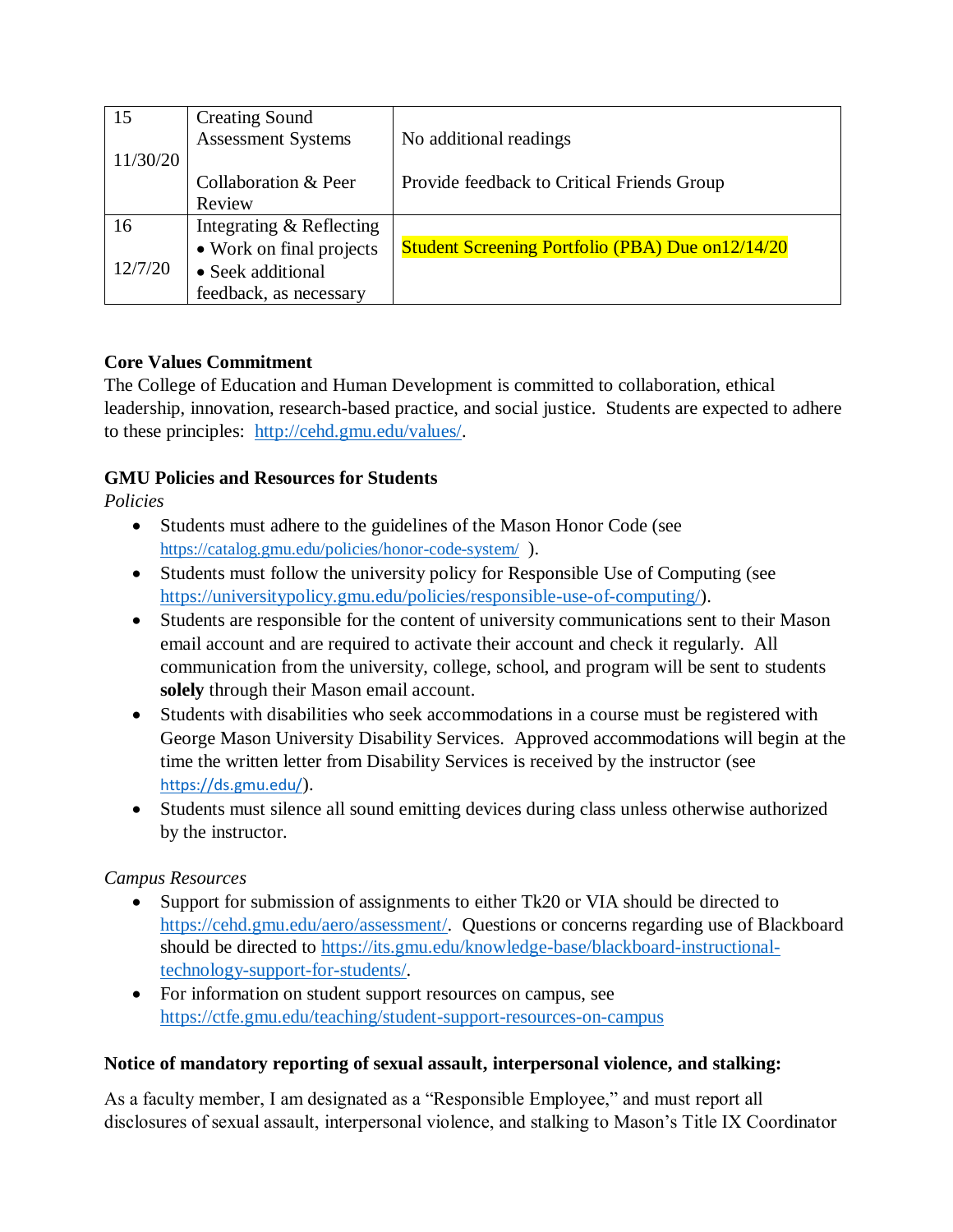per University Policy 1202. If you wish to speak with someone confidentially, please contact one of Mason's confidential resources, such as Student Support and Advocacy Center (SSAC) at 703- 380-1434 or Counseling and Psychological Services (CAPS) at 703-993-2380. You may also seek assistance from Mason's Title IX Coordinator by calling 703-993-8730, or emailing [titleix@gmu.edu.](mailto:titleix@gmu.edu)

**For additional information on the College of Education and Human Development, please visit our website<https://cehd.gmu.edu/students/> .**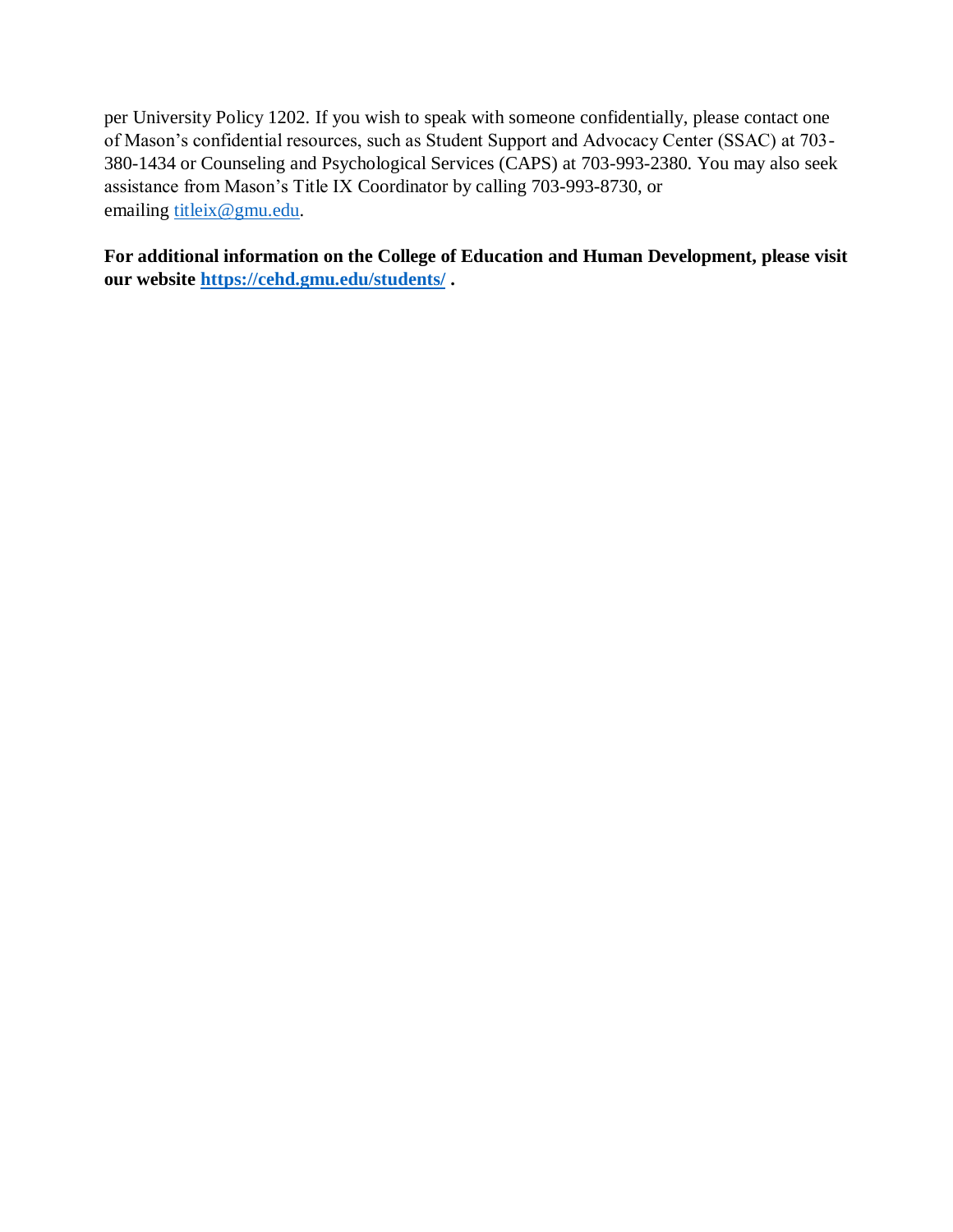#### **EDCI 624 Guidelines for the Performance-Based Assessment:** *Student Screening Portfolio*

This screening portfolio will serve as the performance-based assessment (PBA) for this course. Each participant will prepare an authentic gifted screening portfolio for one student in their classroom or school who is from a population currently underrepresented in gifted programs. Ideally, this can serve as an authentic assessment, and the next step would be to submit this portfolio to the school or district-level gifted screening committee for placement consideration.

The minimum requirement for this PBA will be for a prepared portfolio that includes the following items:

- I. A detailed **referral form** that outlines:
	- a. A clear rationale for recommending the student for gifted services
	- b. Specific academic behaviors the student demonstrates relevant to the academic areas serviced by the gifted program(s)
	- c. An explanation for how the student's inclusion in the gifted program would better meet their academic (and perhaps even socio-emotional) needs
- II. **Ratings and teacher commentary** on student's gifted behaviors using a rating scale pertinent to the school district in which the student is enrolled. Comprehensively completed rating scales would include:
	- a. Written commentary using strengths-based language that provides specific evidence or examples individual to the student (e.g., avoid using deficit-based language or making general statements pertinent to many students)
	- b. A rating of the student in several categories of gifted behaviors
- III. **Completed student work samples** demonstrating evidence of higher-level, critical, or creative thinking **with teacher annotations that allow a screener to more fully understand the evidence of gifted potential provided by the sample**. Factors impacting selection of samples to include should be:
	- a. Pertinence to the gifted program for which the student is being recommended (e.g., if the gifted program provides service in all four content areas, an ideal set of samples would demonstrate evidence of gifted potential in at least three of those four areas)
	- b. Student's successful demonstration of critical and/or creative thinking
	- c. Graded or scored work (in other words, do not include samples that do not clearly show typical scoring/feedback provided by the teacher)

In addition to the student screening portfolio, each participant will also need to submit a separate **reflection** that uses course readings, as well as the broader gifted education literature\*, to addresses the following guiding questions:

- 1. How did this course and the preparation of this student screening portfolio impact your outlook on assessment and identification of underrepresented groups in gifted programs?
- 2. What were some challenges you encountered in preparing this screening portfolio, and how did you overcome these issues?
- 3. What did you learn about the screening process within your school or school district? How does this process align with your beliefs about identification and assessment of gifted learners in general, and of underrepresented groups specifically?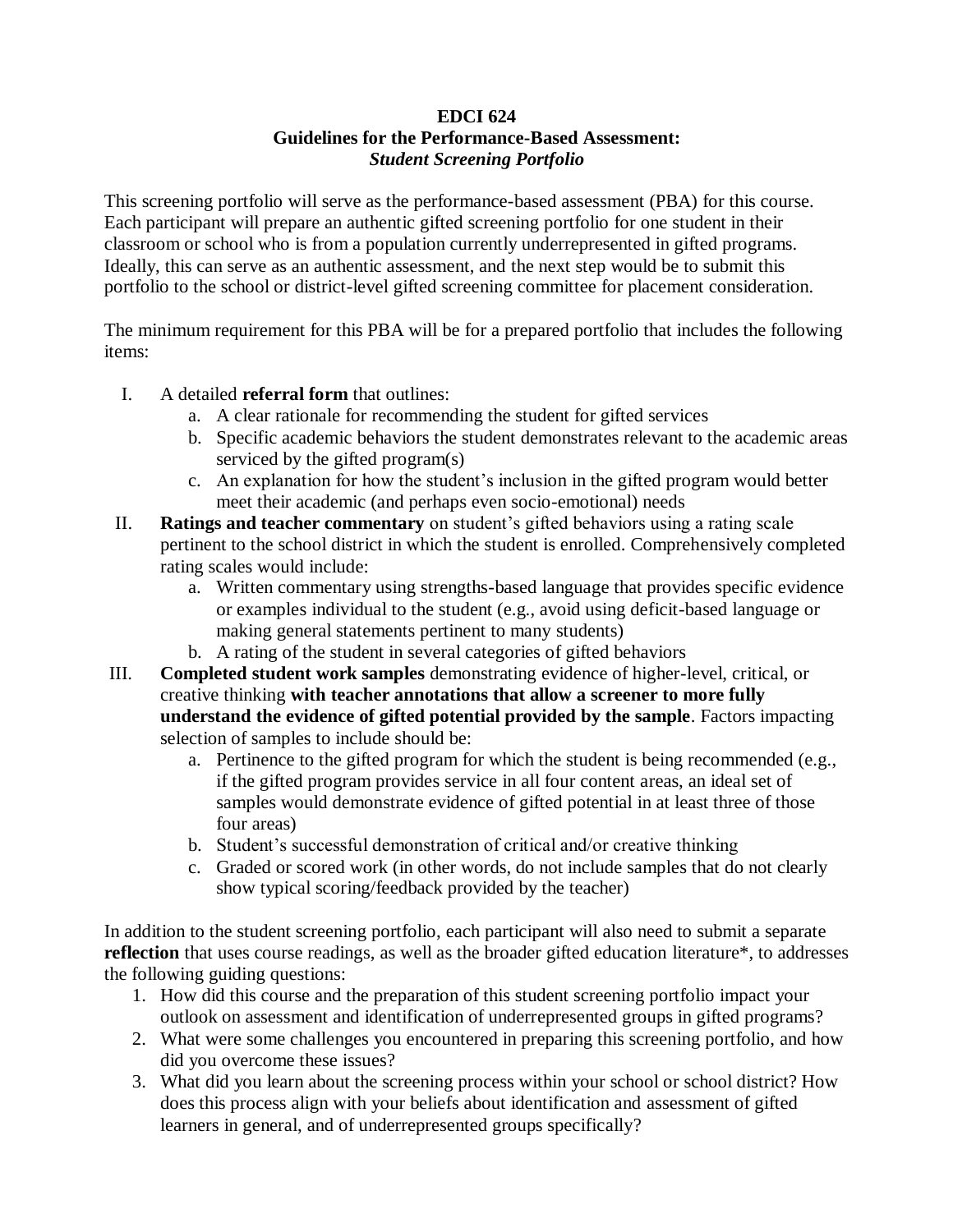\*Be sure to include in-text citations, as well as a reference list, in APA format

See the PBA rubric at the end of the syllabus for complete details on how this project will be assessed.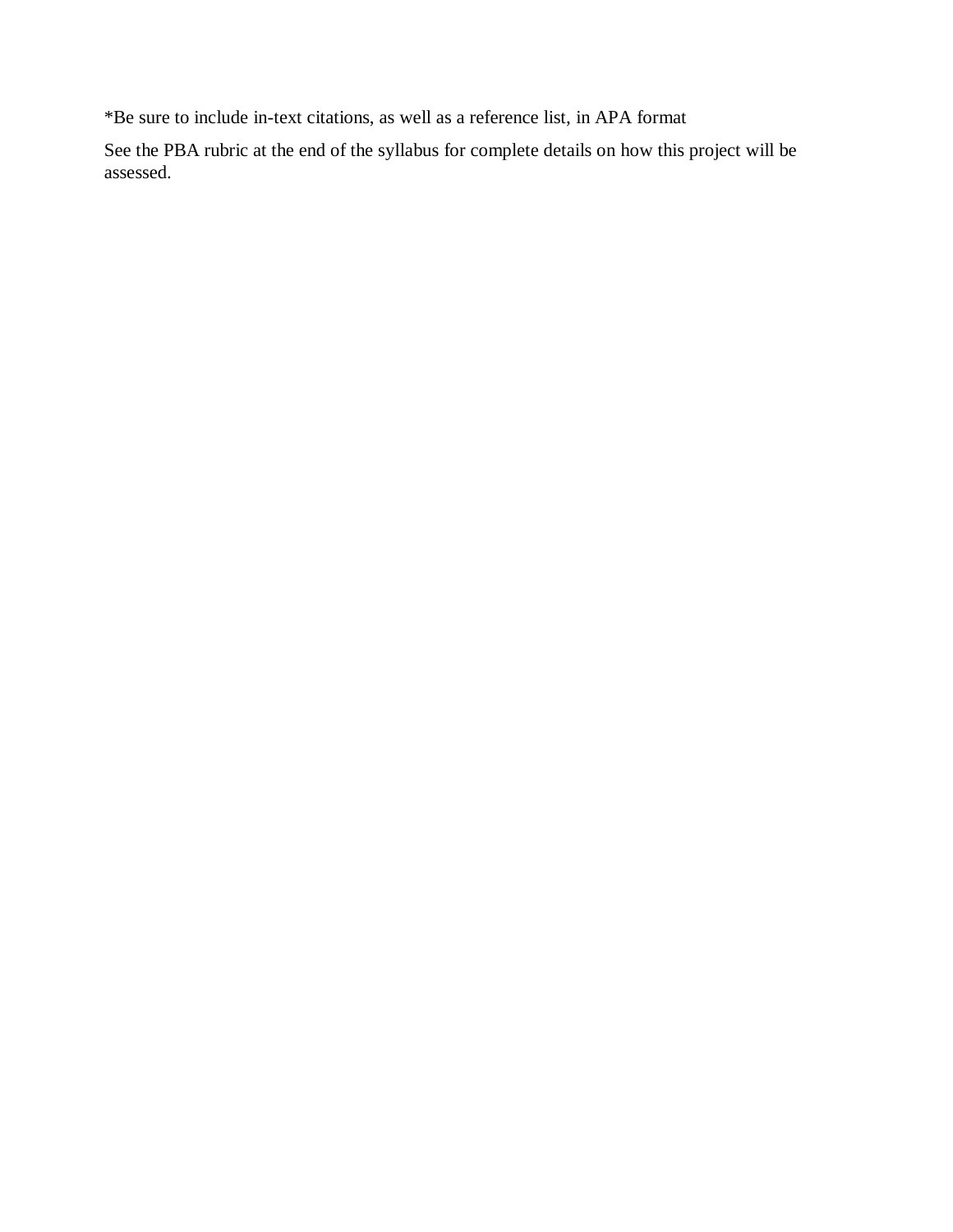| <b>EDCI</b> 624                                   |
|---------------------------------------------------|
| <b>Performance-Based Assessment (PBA) Rubric:</b> |
| <b>Student Screening Portfolio</b>                |

|                                                                                                                              | <b>Does Not Meet Standard</b><br>(Little or no evidence)                                                                                                                                                                                                                                                                                                                                                  | <b>Approaches Standard</b><br>(Some evidence)                                                                                                                                                                                                                                                                                                                                                                                                   | <b>Meets Standard</b><br>(Clear evidence)                                                                                                                                                                                                                                                                                                                                         | <b>Exceeds Standard</b><br>(Clear, convincing, and<br>substantial evidence)                                                                                                                                                                                                                                                                                                                         |
|------------------------------------------------------------------------------------------------------------------------------|-----------------------------------------------------------------------------------------------------------------------------------------------------------------------------------------------------------------------------------------------------------------------------------------------------------------------------------------------------------------------------------------------------------|-------------------------------------------------------------------------------------------------------------------------------------------------------------------------------------------------------------------------------------------------------------------------------------------------------------------------------------------------------------------------------------------------------------------------------------------------|-----------------------------------------------------------------------------------------------------------------------------------------------------------------------------------------------------------------------------------------------------------------------------------------------------------------------------------------------------------------------------------|-----------------------------------------------------------------------------------------------------------------------------------------------------------------------------------------------------------------------------------------------------------------------------------------------------------------------------------------------------------------------------------------------------|
|                                                                                                                              | $\mathbf{0}$                                                                                                                                                                                                                                                                                                                                                                                              |                                                                                                                                                                                                                                                                                                                                                                                                                                                 | $\mathbf{2}$                                                                                                                                                                                                                                                                                                                                                                      | 3                                                                                                                                                                                                                                                                                                                                                                                                   |
| <b>Referral Form</b><br>NAGC-CEC<br>Stand. 1.2, 4.3.<br>4.4, 5.1, 6.5                                                        | • Does not provide a rationale for<br>recommending the student for<br>gifted services<br>• Does not outline academic<br>behaviors the student demonstrates<br>relevant to the academic areas<br>serviced by the gifted program(s)<br>Does not explain how the student's<br>$\bullet$<br>inclusion in the gifted program<br>would better meet their academic<br>(and perhaps even socioemotional)<br>needs | • Provides an unclear or unrelated<br>rationale for recommending the<br>student for gifted services<br>Outlines academic behaviors the<br>$\bullet$<br>student demonstrates that may or<br>may not be relevant to the<br>academic areas serviced by the<br>gifted program(s)<br>• May or may not explain how the<br>student's inclusion in the gifted<br>program would better meet their<br>academic (and perhaps even<br>socioemotional) needs | • Provides a rationale for<br>recommending the student for<br>gifted services<br>• Outlines academic behaviors the<br>student demonstrates relevant to<br>the academic areas serviced by the<br>gifted program(s)<br>Explains how the student's<br>$\bullet$<br>inclusion in the gifted program<br>would better meet their academic<br>(and perhaps even<br>socioemotional) needs | • Provides a clear rationale for<br>recommending the student for<br>gifted services<br>• Outlines specific academic<br>behaviors the student demonstrates<br>relevant to the academic areas<br>serviced by the gifted program(s)<br>• Clearly explains how the student's<br>inclusion in the gifted program<br>would better meet their academic<br>needs (and perhaps even<br>socioemotional) needs |
| Ratings &<br><b>Commentary</b><br>NAGC-CEC<br>Stand. 4.1, 4.2,<br>4.3, 4.4                                                   | • Does not supply written<br>commentary, or supplies<br>written commentary using<br>mostly deficit-based<br>language<br>• Provides little or no evidence<br>or examples<br>Does not include a rating of the<br>$\bullet$<br>student in terms of categories<br>of gifted behaviors                                                                                                                         | Supplies written<br>$\bullet$<br>commentary that may use<br>some deficit-based<br>language<br>• Provides general evidence<br>or examples<br>Includes a rating of the student in $\boldsymbol{a}$<br>$\bullet$<br>few categories of gifted behaviors                                                                                                                                                                                             | Supplies written<br>$\bullet$<br>commentary using<br>strengths-based language<br>Provides specific evidence<br>or examples individual to<br>the student<br>Includes a rating of the student in<br>$\bullet$<br>some categories of gifted<br>behaviors                                                                                                                             | • Supplies clear written commentary<br>using strengths-based language<br>• Provides clear and specific<br>evidence or examples individual to<br>the student<br>• Includes a rating of the student in<br>several categories of gifted<br>behaviors                                                                                                                                                   |
| <b>Student Work</b><br>Samples with<br><b>Teacher</b><br><b>Annotations</b><br>NAGC-CEC<br>Stand. 3.3, 4.1,<br>4.2, 4.3, 5.1 | Includes none of the following:<br>• Pertinence to the gifted program for<br>which the student is being<br>recommended<br>Student's successful demonstration<br>$\bullet$<br>of critical and/or creative thinking<br>• Graded or scored work                                                                                                                                                              | Includes one of the following:<br>Pertinence to the gifted program<br>$\bullet$<br>for which the student is being<br>recommended<br>Student's successful demonstration<br>$\bullet$<br>of critical and/or creative thinking<br>• Graded or scored work                                                                                                                                                                                          | Includes two of the following:<br>• Pertinence to the gifted program<br>for which the student is being<br>recommended<br>Student's successful demonstration<br>$\bullet$<br>of critical and/or creative thinking<br>• Graded or scored work                                                                                                                                       | Includes all three of the following:<br>• Pertinence to the gifted program<br>for which the student is being<br>recommended<br>· Student's successful demonstration<br>of critical and/or creative thinking<br>• Graded or scored work                                                                                                                                                              |
| <b>Reflection</b><br>NAGC-CEC<br>Stand. 6.1, 6.3, 6.4                                                                        | • Does not include reflection, or<br>includes a cursory reflection that<br>may be bulleted<br>• APA-style $(7th$ ed.) is not used                                                                                                                                                                                                                                                                         | • Includes reflection, but does not<br>address all 3 required questions, or<br>may lack detail or thoughtful<br>connections<br>May or may not use course<br>$\bullet$<br>readings to support                                                                                                                                                                                                                                                    | • Includes reflection that addresses<br>the 3 required questions<br>thoroughly and thoughtfully<br>Uses course readings to support<br>points/thoughts                                                                                                                                                                                                                             | • Includes reflection that addresses<br>the 3 required questions<br>thoroughly and thoughtfully<br>• Uses course readings to support<br>points/thoughts                                                                                                                                                                                                                                             |

*EDCI 624 Syllabus – Fall 2020, George Mason University* 14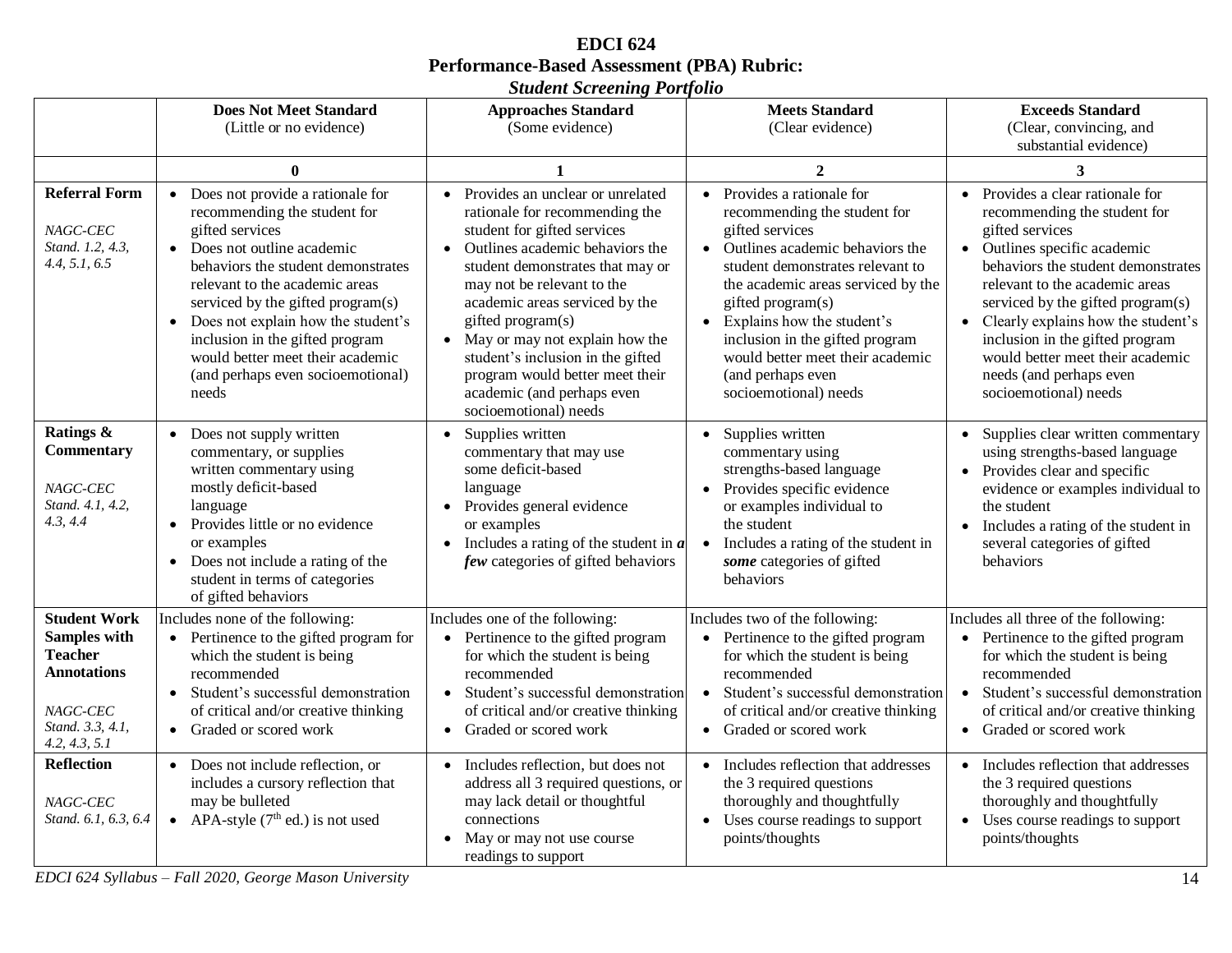| points/thoughts and/or generally<br>follows APA-style $(7th$ ed.) for<br>headings, citations, and references,<br>but with multiple and recurring | Follows APA-style $(7th$ ed.) for<br>headings, citations, and references,<br>with a few minor errors | Follows APA-style $(7th$ ed.) for<br>headings, citations, and references<br>with no errors |
|--------------------------------------------------------------------------------------------------------------------------------------------------|------------------------------------------------------------------------------------------------------|--------------------------------------------------------------------------------------------|
| errors                                                                                                                                           |                                                                                                      |                                                                                            |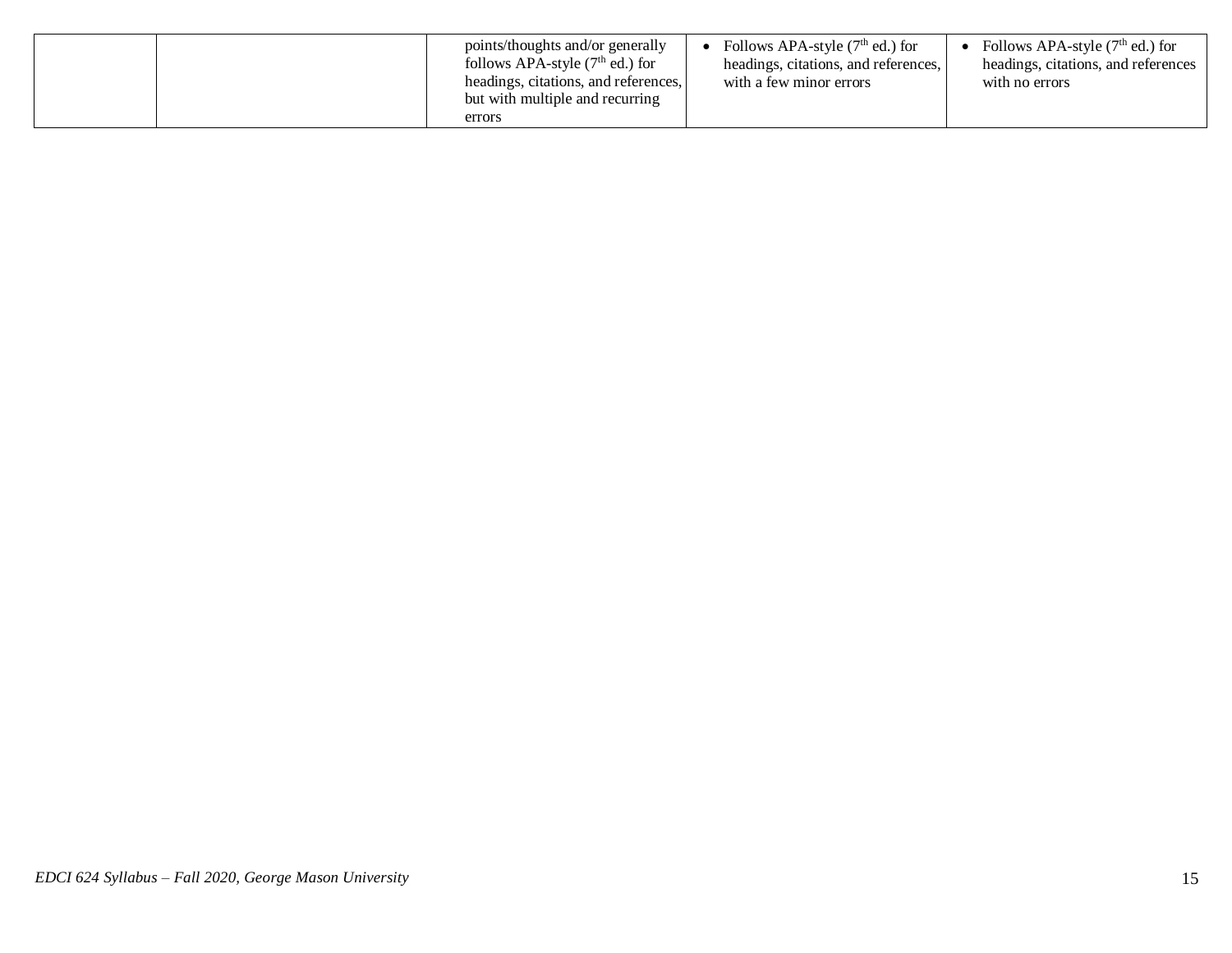|                                                                           | <b>Does not meet Standard</b><br>(Little or no evidence)                                                                                                                                                                                                                                                                                                | <b>Approaches Standard</b><br>(Some evidence)                                                                                                                                                                                                                                                                                           | <b>Meets Standard</b><br>(Clear evidence)                                                                                                                                                                                                                                                                                     | <b>Exceeds Standard</b><br>(Clear, convincing, and<br>substantial evidence)                                                                                                                                                                                                                                                              |
|---------------------------------------------------------------------------|---------------------------------------------------------------------------------------------------------------------------------------------------------------------------------------------------------------------------------------------------------------------------------------------------------------------------------------------------------|-----------------------------------------------------------------------------------------------------------------------------------------------------------------------------------------------------------------------------------------------------------------------------------------------------------------------------------------|-------------------------------------------------------------------------------------------------------------------------------------------------------------------------------------------------------------------------------------------------------------------------------------------------------------------------------|------------------------------------------------------------------------------------------------------------------------------------------------------------------------------------------------------------------------------------------------------------------------------------------------------------------------------------------|
|                                                                           | $\mathbf{0}$                                                                                                                                                                                                                                                                                                                                            |                                                                                                                                                                                                                                                                                                                                         | $\mathbf{2}$                                                                                                                                                                                                                                                                                                                  | 3                                                                                                                                                                                                                                                                                                                                        |
| <b>Discussion</b>                                                         | Response to the prompt identifies<br>two or fewer principle points<br>and/or relies heavily on<br>connections to personal/<br>educational contexts, rather than<br>course readings or gifted<br>education literature.<br>• May not use critical lens to<br>understand, evaluate, and/or<br>reflect upon information presented<br>through course content | Response to the prompt<br>identifies two to three principle<br>points and includes<br>connections to: course readings<br>or literature in gifted education<br>and personal/educational<br>contexts.<br>Attempts to use critical lens to<br>understand, evaluate, and<br>reflect upon information<br>presented through course<br>content | Response to the prompt<br>identifies three to four<br>principle points and includes<br>connections to: course readings<br>or literature in gifted education<br>and personal/educational<br>contexts.<br>Uses critical lens to<br>understand, evaluate, and<br>reflect upon information<br>presented through course<br>content | Response to the prompt<br>$\bullet$<br>identifies three to four<br>principle points and includes<br>connections to: course<br>readings, literature in gifted<br>education and<br>personal/educational contexts.<br>Uses critical lens to<br>understand, evaluate, and<br>reflect upon information<br>presented through course<br>content |
| <b>Reflection</b><br>on the<br><b>Readings</b>                            | May not discuss how these<br>$\bullet$<br>readings apply to your<br>professional context in gifted<br>education<br>May not address how these<br>$\bullet$<br>course readings advance thinking<br>and/or the field                                                                                                                                       | May discuss how these<br>$\bullet$<br>readings apply to your<br>professional context in gifted<br>education<br>Explains how these course<br>readings have served to either<br>advance your thinking or the<br>field                                                                                                                     | Discusses how these readings<br>apply to your professional<br>context in gifted education<br>Explains how these course<br>readings have served to<br>advance your thinking and the<br>field                                                                                                                                   | Elaborates on how these<br>$\bullet$<br>readings apply to your<br>professional context in gifted<br>education<br>Explains how these course<br>$\bullet$<br>readings have served to<br>advance your thinking and the<br>field                                                                                                             |
| <b>Connections</b><br>to Course<br>Content &<br>the Broader<br>Literature | Includes a representation of one<br>$\bullet$<br>or no references from EDCI 624<br>readings, as well as one or no<br>readings outside the scope of the<br>course<br>References selected are weakly<br>$\bullet$<br>connected to reflection prompt<br>APA-style $(7th$ ed.) used<br>$\bullet$<br>inconsistently or not at all                            | Includes a representation of<br>two references from EDCI<br>624 readings, as well as at<br>least one reading outside the<br>scope of the course<br>References selected are mostly<br>connected to reflection prompt<br>APA-style $(7th$ ed.) used<br>$\bullet$<br>inconsistently throughout                                             | Includes a representation of<br>two references from EDCI<br>624 readings, as well as at<br>least two reading outside the<br>scope of the course<br>References selected are<br>connected to reflection prompt<br>APA-style $(7th$ ed.) used<br>$\bullet$<br>consistently throughout                                            | Includes a representation of at<br>least three references from<br>EDCI 624 readings, as well as<br>at least two readings outside<br>the scope of the course<br>References selected are<br>meaningful and explicitly<br>connected to reflection prompt<br>APA-style $(7th$ ed.) used<br>$\bullet$<br>consistently throughout              |

**EDCI 624 Critical Reading Response Rubric**